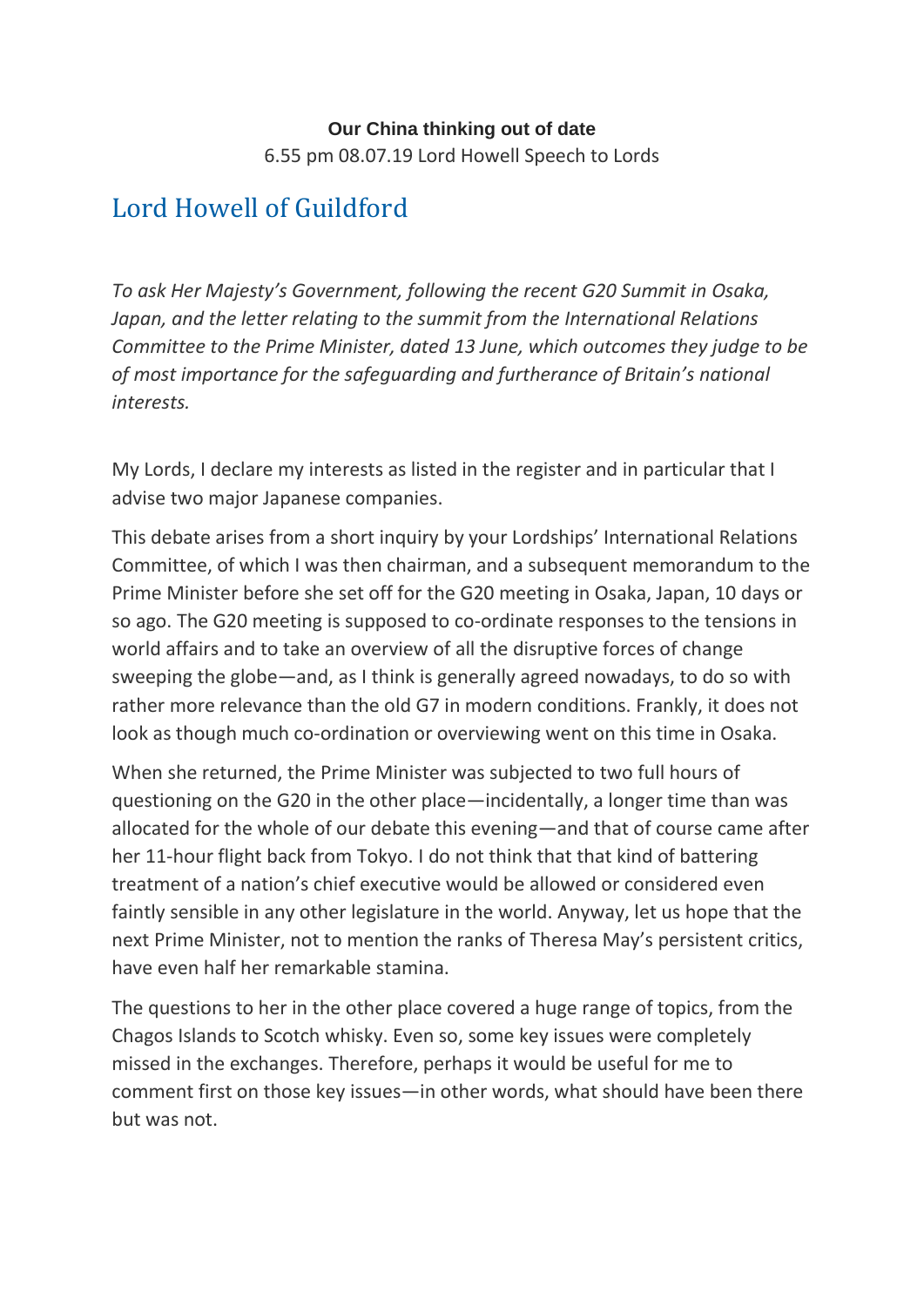I begin with Japan itself, where it all took place. In her Commons Statement, Mrs May mentioned the growing strength of the relationship between the UK and Japan, but in all her questioning no one repeated it or referred to it. That is rather odd because Japan is by far our best friend in north-east Asia, the world's fastestgrowing area. We may not like some aspects of Japan, such as its judiciary or the persistence in whale killing, but it remains the third biggest industrial power in the world, with immense creative momentum, especially as the "globotics" revolution takes hold. We will need it very much in the future.

I have argued for 30 years that our foreign policy experts should take the Japan connection much more seriously and creatively. Osaka should have been—and I hope that in the sidelines, it was—a golden opportunity to carry forward our defence and security links, as well as our trading ties with Japan and all Asia, with the new networks of trade and investment that are rapidly developing there.

Then there is our China policy. The G20 coverage was dominated by the US-China trade wrangles, but it is our interests that badly need developing and clarifying. America is not going to do that for us. Unlike America, we do not see China as the enemy. Of course, we have to treat our China connections with great caution, but this nation will stand or fall by its agility in balancing its connections with both China and America and not by being trodden flat between the two in the totally new pattern of world power that has now emerged, nor simply by clinging to the coat-tails of Trump's America all the time, as some of the shallower columnists in the media keep urging. I hope that is not what we were doing last week in taking over the Iranian oil tanker in Gibraltar that was bound for Syria, and that it is not what the new Prime Minister will do; that would not be the right pattern to follow.

There are aspects of China in the human rights area that we rightly dislike—some nasty stories circulate about its treatment of minorities, especially the Uighurs and their culture—but there should be no illusions: China is now a major global player as a supplier, a market, an influence and an investor across the world and right up to our own front door. It is the world's largest trading nation. Its R&D expenditure soared to \$298 billion last year, the second highest in the world. I believe that we can box much cleverer with China than the hot and cold, unpredictable views that come from Washington, using track-two and three diplomacy to the full on issues such as Huawei, 5G and the East/West technology split that some Americans apparently want to see and which at all costs we should avoid.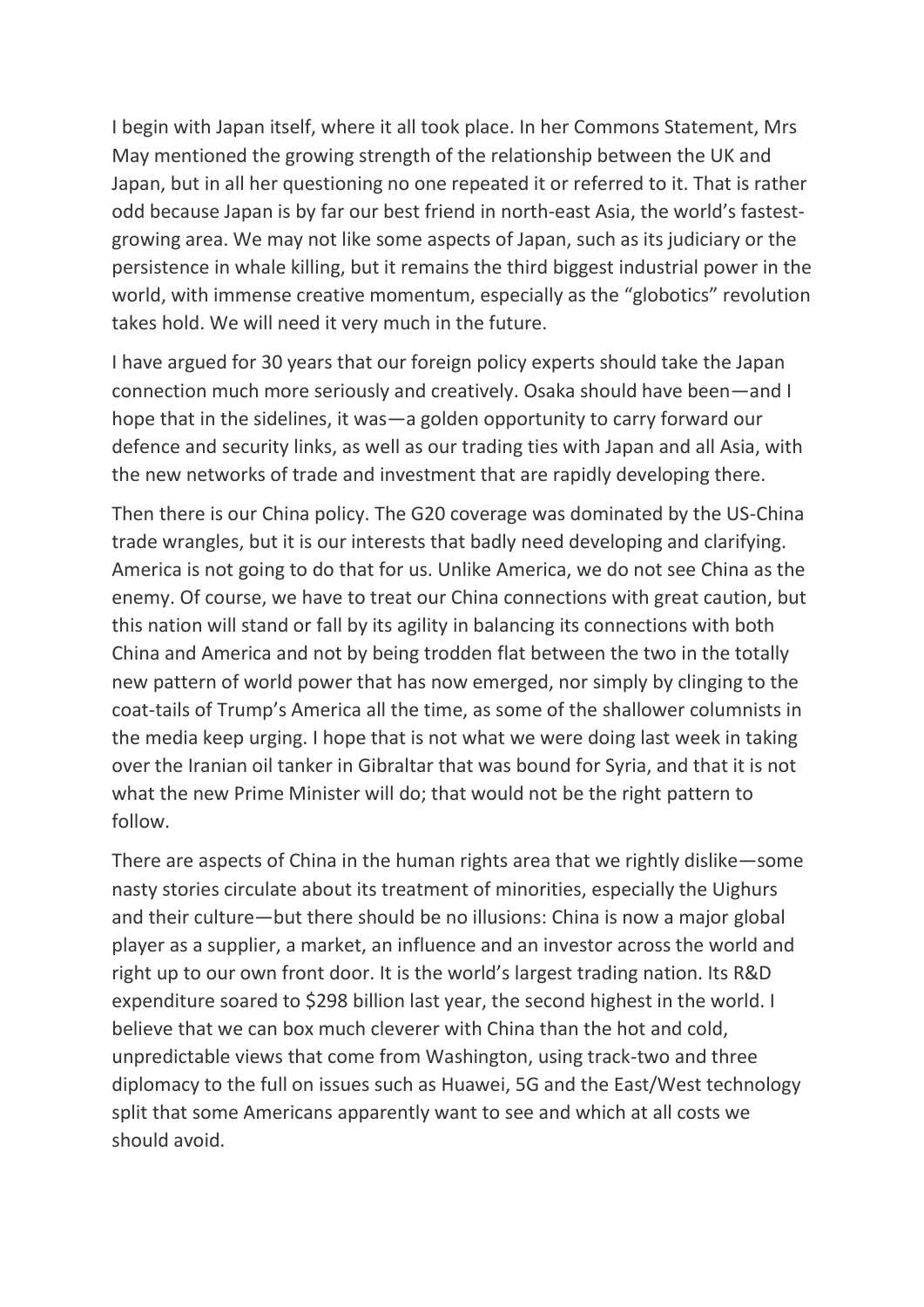Hong Kong was not actually mentioned in the communiqué or the report back to the other place but it is certainly right for us to insist on Hong Kong freedoms under the law, including the freedom to protest, the principles of the 1984 Sino-British declaration and so on. However, the violent physical trashing of the Hong Kong legislature is something else. It is wrong, and in my view we should have been much more forthright in saying so than we have been.

As for the Russians at the G20, Vladimir Putin may not be the nicest of characters, as the Prime Minister's handshake photo made crystal clear, but undoubtedly he has a super-sharp mind and a mastery of prodding us at our weakest points. Liberalism may not be dead or obsolete in the West, as he claimed, but it is undoubtedly under severe assault from narrower varieties of populist nationalism, coming from both left and right, vastly amplified and empowered by digital communications and pushing Governments all the time inward, towards more protection and reluctance to co-operate internationally in line with the rules-based order.

As for climate concerns, the Prime Minister spoke proudly at Osaka of our Government's new commitment to zero emissions by 2050. By itself, as everyone knows, this would hardly move the needle in fighting climate change. Indeed, if we manufacture less and import more carbon from overseas, it might actually have the reverse effect. So the key aim has to be, and can only be, through example impact, especially on the really big global emitters: China, India, Russia and the United States. China is going to be decisive in this situation, with 28% of global emissions and rising fast. We need to hear much more about how the example process is actually going to work. Assurances that the big emitters are listening is not enough, and neither is costly virtue-signalling.

The nature of international trade has changed dramatically in the last decade, especially now that trade relations between China and the rest of the world are entering a whole new phase. Much of our thinking about China is badly out of date, as my noble friend Lord O'Neill reminded us as a witness to our committee. I hope we shall hear from him a little later. It is cultural and professional exchange, the creative industries, the newest technologies and soft power networks that are reshaping world commerce, with Asia taking the lead.

In the forums of the world, we are going to have to defend our core ideas much more effectively. We will have to fight for liberal values with new techniques, methods and expressions. We will have to defend international rules and build as fast as we can new types of social and fair capitalism, as they do in Asia, to